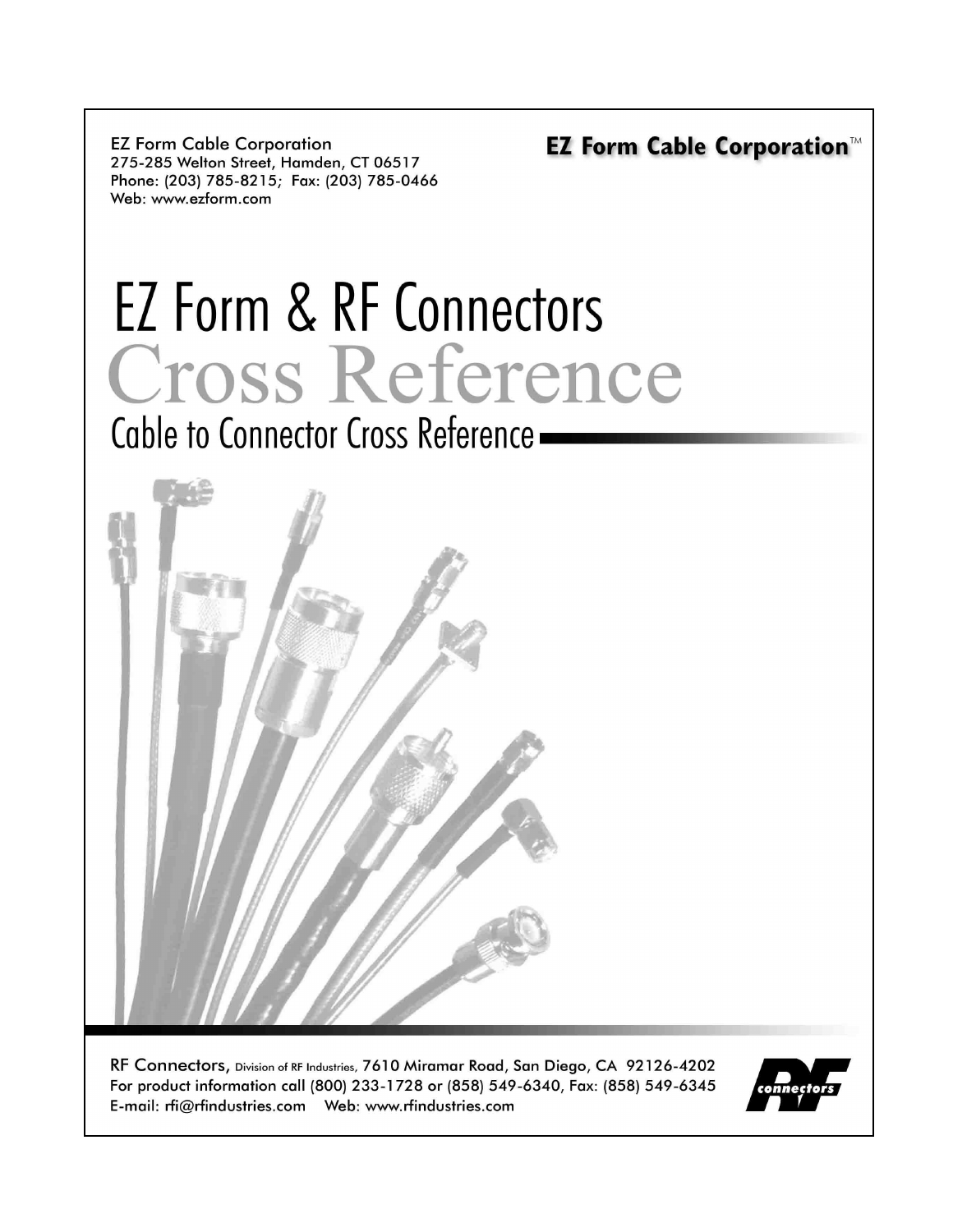## **HOW TO USE THIS MANUAL**

This manual is organized first by EZ FORM Cable groups and then by the types of RFI connectors available for each group. The connector lists are divided into subgroups by interface type.

Each connector listing contains the RFI part number, the description and the materials used for each connector. The materials listings consist of the body, shell, pin/contact, and dielectric.

The Cable Number Locator below is supplied for easy cross-referencing by cable part number to page number.

#### *Example:*

*You need to know if RFI has an N Male Plug for EZ FORM 810174.* 

*Refer to the table below for EZ FORM 810174. Go to page 2. Under the heading for EZ Form 810173, 810174, 810175, 810182, 810184, 810187, 810188, EZ Flex 402, EZ Flex 86 you will find RFN-1005-1SR1.* 

From the description and the materials information you are able to determine if one of these connectors works for your application. The legend on page two explains the material codes used in this manual.

**Part numbers with an (\*) are special order only.** If you have special requirements, please contact RF Industries' sales department for assistance.

| Cable # | Page | Cable # | Page           | Cable # | Page           | <b>Cable #</b> | Page           | Cable #     | Page           |
|---------|------|---------|----------------|---------|----------------|----------------|----------------|-------------|----------------|
|         | #    |         | #              |         | #              |                | Ŧ              |             | #              |
|         |      |         |                |         |                |                |                |             |                |
| 810046  | 2    | 810010  | $\overline{2}$ | 810052  | $\mathfrak{D}$ | 810184         | 2              | 810505      | 2              |
| 810701  | 3    | 810015  | $\mathfrak{D}$ | 810053  | 2              | 810187         | 2              | 810516      | $\overline{2}$ |
| 810703  | 3    | 810016  | $\overline{2}$ | 810154  | $\overline{c}$ | 810188         | $\mathfrak{D}$ | 810517      | $\overline{2}$ |
| 810705  | 3    | 810041  | $\mathfrak{D}$ | 810155  | 2              | 810500         | 2              | EZ Flex 141 |                |
| 810707  | 3    | 810042  | $\overline{2}$ | 810173  | 2              | 810501         | 2              | EZ Flex 402 | 2              |
| 810708  | 3    | 810043  | $\overline{2}$ | 810174  | 2              | 810502         | 2              | EZ Flex 402 | 2              |
| 810711  | 3    | 810048  | $\overline{2}$ | 810175  | 2              | 810503         | $\mathfrak{D}$ | EZ Flex 86  | 2              |
| 810712  | 3    | 810050  | $\overline{2}$ | 810182  | $\overline{2}$ | 810504         | 2              |             |                |

#### **Cable Number Locator**

*The information found in this guide was compiled using specifications that were current at the time of compilation. Please note that manufacturer's specifications are subject to change without notice. We therefore suggest that after using this guide to make your initial connector selections, you should obtain the latest product specifications from this cable manufacturer and RF Industries.*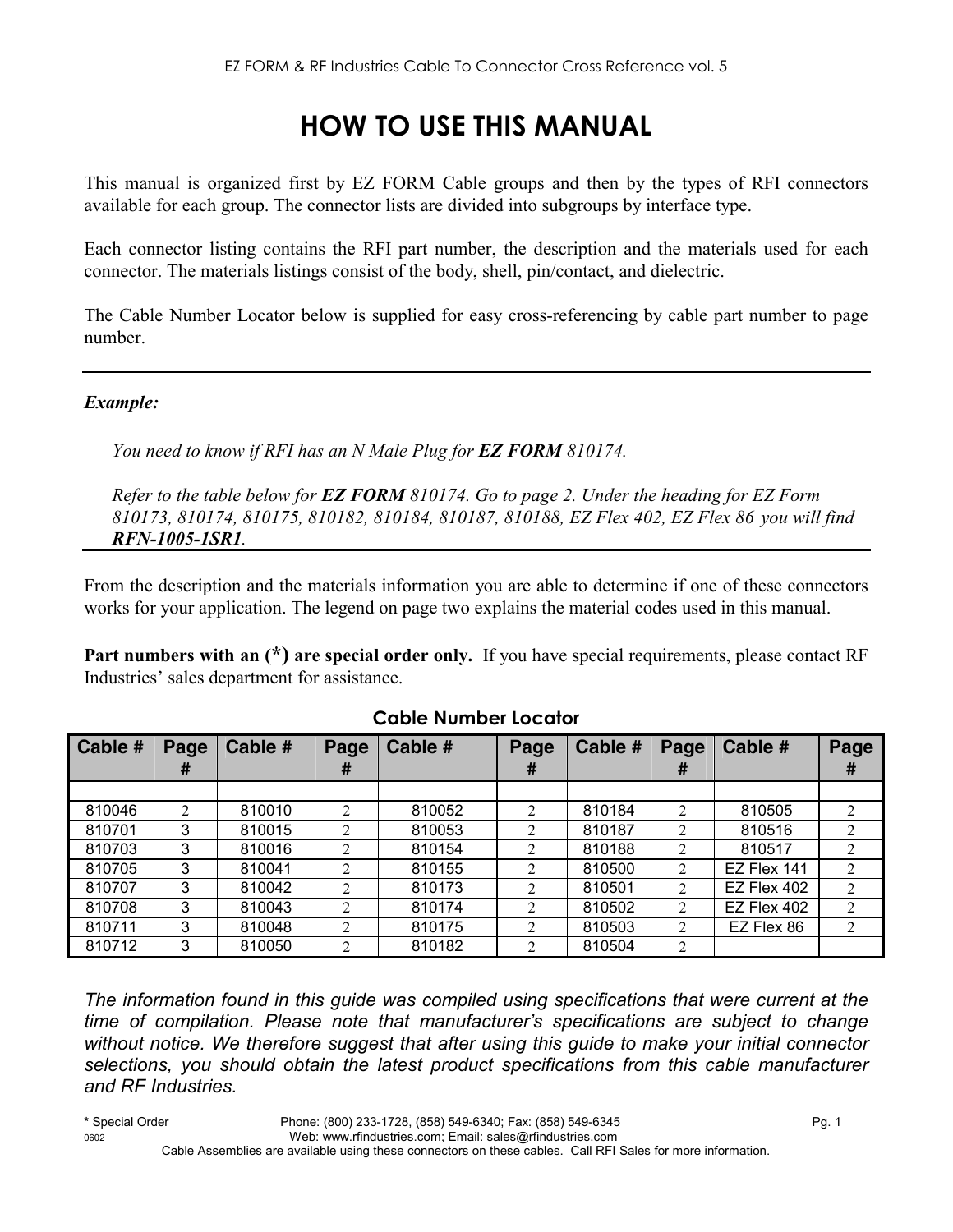## **EZ FORM & RF INDUSTRIES CABLE TO CONNECTOR CROSS REFERENCE**

| Legend                      |                             |                    |                                    |  |  |  |  |
|-----------------------------|-----------------------------|--------------------|------------------------------------|--|--|--|--|
| <b>BODY PLATING</b>         | <b>SHELL PLATING</b>        | <b>PIN/CONTACT</b> | <b>DIELECTRIC</b>                  |  |  |  |  |
| C - Chrome                  | C - Black Chrome            | $G -$ Gold         | <b>B</b> - Bakelite, Dap, Phenolic |  |  |  |  |
| $G - Gold$                  | $G - Gold$                  | $N -$ Nickel       | <b>D</b> - Delrin, Polypropylene   |  |  |  |  |
| $N - Nickel$                | N - Nickel                  | $S - Silver$       | T-PTFE                             |  |  |  |  |
| $S - Silver$                | S - Silver                  |                    |                                    |  |  |  |  |
| <b>SS - Stainless Steel</b> | <b>SS - Stainless Steel</b> |                    |                                    |  |  |  |  |

#### **EZ Form 810500, 810501, 810502, 810503, 810504, 810505, 810516, 810517**

| <b>PART NUMBER</b> | <b>DESCRIPTION</b> | <b>BODY</b> | <b>SHELL</b> | P/C | <b>DIE</b> |
|--------------------|--------------------|-------------|--------------|-----|------------|
|                    | <b>SMA</b>         |             |              |     |            |
| RSA-3555-1-047     | SMA Female Jack    |             | $---$        | ∽   |            |

#### **EZ Form 810173, 810174, 810175, 810182, 810184, 810187, 810188, EZ Flex 402, EZ Flex 86**

| <b>PART NUMBER</b>    | <b>DESCRIPTION</b>                                    | <b>BODY</b> | <b>SHELL</b> | P/C | <b>DIE</b>              |  |  |
|-----------------------|-------------------------------------------------------|-------------|--------------|-----|-------------------------|--|--|
| N                     |                                                       |             |              |     |                         |  |  |
| <b>RFN-1005-1SR1</b>  | N Male Plug                                           | N           | N            | G   | T                       |  |  |
| <b>RFN-1022-SR1</b>   | N Female Rear Mount Bulkhead                          | N           | ---          | G   | T                       |  |  |
| <b>RFN-1022-2SR1*</b> | N Female Rear Mount Bulkhead                          | N           | ---          | G   | T                       |  |  |
| <b>TNC</b>            |                                                       |             |              |     |                         |  |  |
| <b>RFT-1211-SR1*</b>  | <b>TNC Female Bulkhead Jack Front Mount</b>           | N           | ---          | G   | Τ                       |  |  |
| RFT-1212-SR1*         | TNC Female Crimp Bulkhead Jack w/ Hex Flange & Gasket | N           | ---          | G   | T                       |  |  |
| <b>SMA</b>            |                                                       |             |              |     |                         |  |  |
| RSA-3500-1-085        | SMA Male Plug                                         | N           | G            | G   | T                       |  |  |
| <b>RSA-3500-085</b>   | SMA Male Plug                                         | N           | N            | G   | T                       |  |  |
| RSA-3505-085-03       | SMA Male Plug                                         | G           | SS           | G   | T                       |  |  |
| RSA-3510-1-085        | SMA Male Right Angle Plug                             | N           | G            | G   | T                       |  |  |
| RSA-3510-085          | SMA Male Right Angle Plug                             | N           | N            | G   | T                       |  |  |
| RSA-3550-1-085        | SMA Female 2-Hole Flange Panel Mount Jack             | N           | ---          | G   | T                       |  |  |
| RSA-3550-085          | SMA Female 2-Hole Flange Panel Mount Jack             | N           | ---          | G   | $\overline{\mathsf{T}}$ |  |  |
| RSA-3555-1SR1         | <b>SMA Female Jack</b>                                | N           | ---          | G   | T                       |  |  |
| <b>RSA-3555-SR1</b>   | SMA Female Jack                                       | N           | ---          | G   | T                       |  |  |
| <b>RSA-3560-1-SR1</b> | <b>SMA Female Rear Mount Jack</b>                     | N           | ---          | G   | $\mathsf T$             |  |  |
| <b>RSA-3570-085</b>   | SMA Female 4-Hole Flange Panel Mount Jack             | N           | ---          | G   | T                       |  |  |
| <b>SMB</b>            |                                                       |             |              |     |                         |  |  |
| RSB-4000-SR1*         | <b>SMB Crimp Plug</b>                                 | N           | $---$        | G   | T                       |  |  |
| <b>RSB-4010-SR1*</b>  | SMB Right Angle Crimp Plug                            | N           | $---$        | G   | T                       |  |  |

### **EZ Form 810010, 810015, 810016, 810041, 810042, 810043, 810046, 810048, 810050, 810052, 810053, 810154, 810155, EZ Flex 141, EZ Flex 402**

| <b>PART NUMBER</b>      | <b>DESCRIPTION</b>                                                                                                     | <b>BODY</b> | <b>SHELL</b> | P/C   | <b>DIE</b> |
|-------------------------|------------------------------------------------------------------------------------------------------------------------|-------------|--------------|-------|------------|
|                         | <b>BNC</b>                                                                                                             |             |              |       |            |
| RFB-1117-1SR2*          | <b>BNC Female Crimp Rear Mount Bulkhead Jack</b>                                                                       | N           | $---$        | G     |            |
| * Special Order<br>0602 | Phone: (800) 233-1728, (858) 549-6340; Fax: (858) 549-6345<br>Web: www.rfindustries.com; Email: sales@rfindustries.com |             |              | Pg. 2 |            |

Cable Assemblies are available using these connectors on these cables. Call RFI Sales for more information.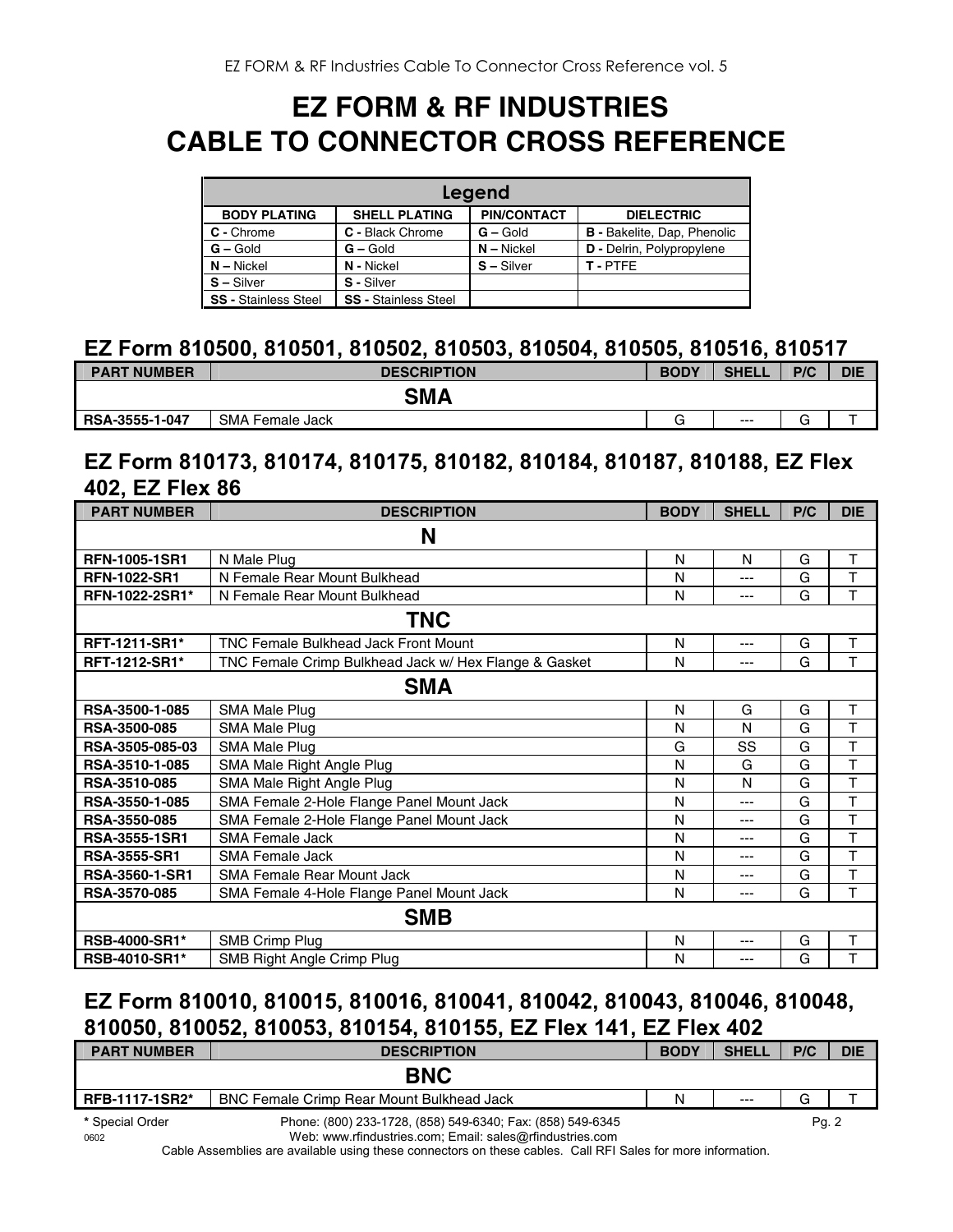EZ FORM & RF Industries Cable To Connector Cross Reference vol. 5

|                       | <b>7/16 Din</b>                                                   |             |              |     |            |  |  |  |
|-----------------------|-------------------------------------------------------------------|-------------|--------------|-----|------------|--|--|--|
| <b>PART NUMBER</b>    | <b>DESCRIPTION</b>                                                | <b>BODY</b> | <b>SHELL</b> | P/C | <b>DIE</b> |  |  |  |
| <b>RFD-1607-2SR2</b>  | 7/16 Din Male Plug                                                | S           | S            | S   | т          |  |  |  |
| RFD-1627-2SR2*        | 7/16 Din Female Jack                                              | S           | ---          | S   | T          |  |  |  |
| <b>RFD-1644-2SR2</b>  | 7/16 Din Female 4-Hole Flange Panel Mount Jack                    | S           | ---          | S   | T          |  |  |  |
| RFD-1647-2SR2*        | 7/16 Din Female Rear Mount Bulkhead Jack w/Lockwasher<br>& O-Ring | S           | ---          | S   | T          |  |  |  |
|                       | N                                                                 |             |              |     |            |  |  |  |
| <b>RFN-1005-1SR2</b>  | N Male Plug                                                       | N           | N            | G   | T          |  |  |  |
| <b>RFN-1021-2SR2</b>  | N Female 4-Hole Panel Mnt. Solder Jack                            | S           | ---          | G   | T          |  |  |  |
| <b>RFN-1022-SR2</b>   | N Female Rear Mount Bulkhead                                      | N           | ---          | G   | T          |  |  |  |
| <b>RFN-1022-2SR2*</b> | N Female Rear Mount Bulkhead                                      | S           | ---          | G   | T          |  |  |  |
| RFN-1028-1SR2         | N Female Solder Jack                                              | S           | ---          | G   | T          |  |  |  |
|                       | <b>SMA</b>                                                        |             |              |     |            |  |  |  |
| RSA-3500-1-141        | <b>SMA Male Plug</b>                                              | G           | G            | G   | T          |  |  |  |
| RSA-3500-141          | SMA Male Plug                                                     | N           | N            | G   | T          |  |  |  |
| RSA-3500-141-03       | SMA Male Plug                                                     | G           | SS           | G   | T          |  |  |  |
| RSA-3510-1-141        | SMA Male Right Angle Plug                                         | G           | G            | G   | T          |  |  |  |
| RSA-3510-141          | SMA Male Right Angle Plug                                         | N           | N            | G   | T          |  |  |  |
| <b>RSA-3555-1SR2</b>  | <b>SMA Female Jack</b>                                            | G           | ---          | G   | T          |  |  |  |
| <b>RSA-3555-SR2</b>   | <b>SMA Female Jack</b>                                            | N           | ----         | G   | T          |  |  |  |
| RSA-3560-141          | SMA Female Rear Mount Bulkhead Jack                               | N           | ---          | G   | T          |  |  |  |

#### **EZ Form 810701, 810703, 810705, 810707, 810708, 810711, 810712**

| <b>PART NUMBER</b>    | <b>DESCRIPTION</b>                                      | <b>BODY</b> | <b>SHELL</b> | P/C | <b>DIE</b> |
|-----------------------|---------------------------------------------------------|-------------|--------------|-----|------------|
|                       | <b>7/16 DIN</b>                                         |             |              |     |            |
| <b>RFD-1607-2SR3*</b> | 7/16 Din Male Plug                                      | S           | S            | S   |            |
| RFD-1627-2SR3*        | 7/16 Din Female Jack                                    | S           | $---$        | S   |            |
| <b>RFD-1644-2SR3</b>  | 7/16 Din Female 4-Hole Flange Panel Mount Jack          | S           | $--$         | S   |            |
| RFD-1647-2SR3*        | 7/16 Din Female Rear Mount Bulkhead Jack w/ Lock washer |             |              | S   |            |
|                       | & O-Ring                                                |             |              |     |            |
|                       | N                                                       |             |              |     |            |
| <b>RFN-1022-SR3</b>   | N Female Rear Mount Bulkhead                            | N           | $---$        | G   |            |
| <b>RFN-1028-1SR3</b>  | N Female Solder Jack                                    | S           | ---          | G   |            |

**Cable assemblies using any EZ FORM cable with any standard RF connector listed here are available in any specified length with short lead times. All flexible crimp cable assemblies are fabricated with soldered center contacts and adhesive lined shrink tubing for additional cable retention and strain relief.** 

**More cable to connector cross references are available which include: Alpha, Antenna Specialist, BICCGeneral, Belden, Carol, Comm/Scope, Cushcraft Ultralink, CCI/Intercomp, Daburn, Dearborn, General/Guardian, GEPCO, Harbour Industries, Haverhill, Manhattan CDT, Micro-Coax, Military, National, Remee, Saxton, Standard Wire, Thermax CDT, Times Microwave, WestPenn CDT.** 

**Regarding any requirement you may have, please contact RF Industries at the following address:**

 7610 Miramar Road, San Diego, CA 92126-4202 (858) 549-6340 (800) 233-1728 Fax: (858) 549-6345